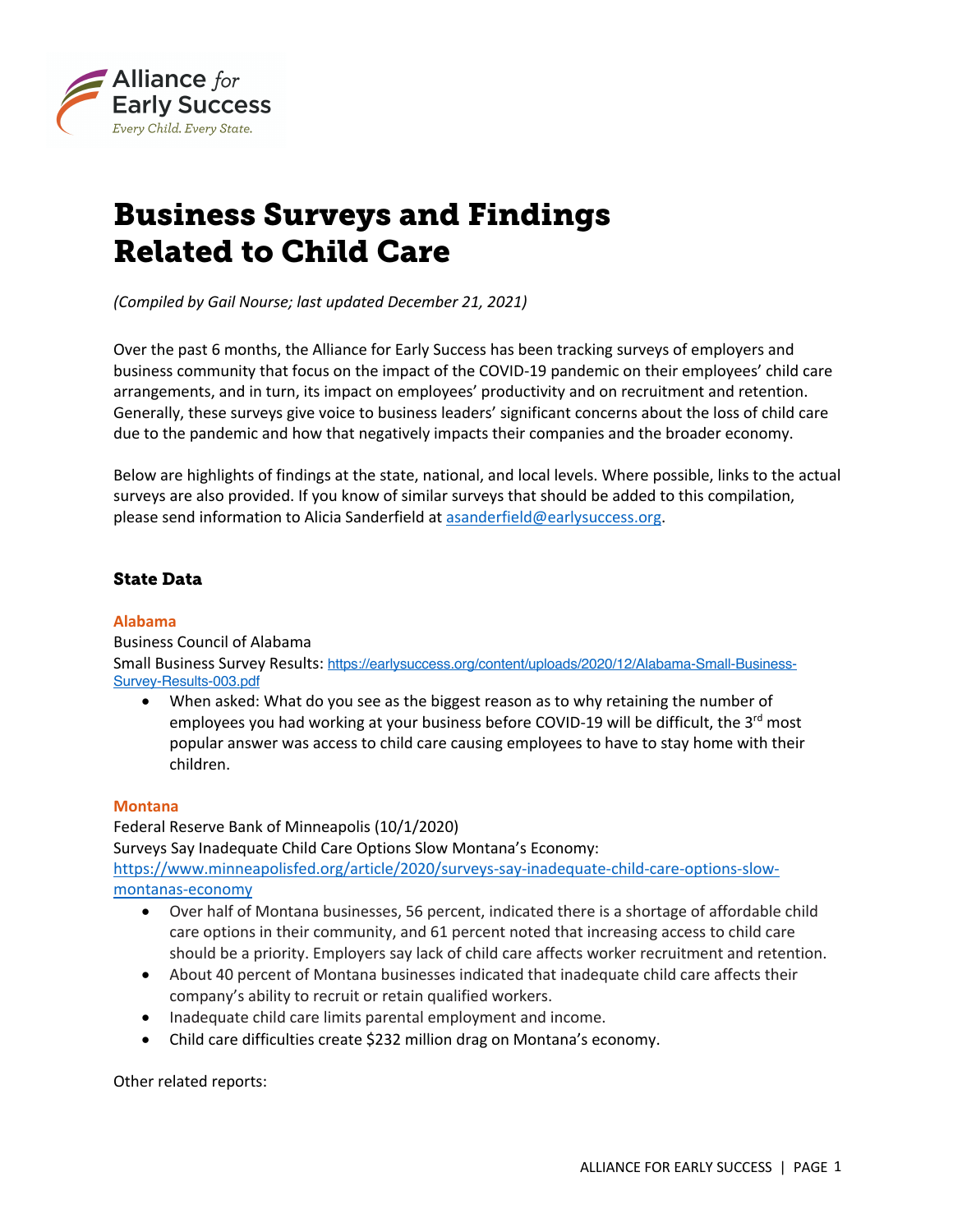

Impacts of Child Care on the Montana Workforce from the Department of Labor and Industry: <http://lmi.mt.gov/Publications/PublicationsContainer/impacts-of-child-care-on-the-montana-workforce>

The Impacts of Inadequate Child Care on Montana's Families, Employers and Economy from the University of Montana:<http://www.bber.umt.edu/pubs/Health/ChildCare2020.pdf>

#### **North Carolina**

North Carolina Early Childhood Foundation: (12/15/20) Early Education in the Time of COVID-19: An Economic Analysis for North Carolina: [https://buildthefoundation.org/wp-content/uploads/2020/12/Early-Education-in-the-Time-of-COVID](https://buildthefoundation.org/wp-content/uploads/2020/12/Early-Education-in-the-Time-of-COVID-19_Final-1.pdf)-[19\\_Final-1.pdf](https://buildthefoundation.org/wp-content/uploads/2020/12/Early-Education-in-the-Time-of-COVID-19_Final-1.pdf)

• The data show that before the COVID-19 pandemic, North Carolina families, businesses and the economy were already losing \$2.4 billion annually due to insufficient affordable, high quality child care. The pandemic is making this crisis worse. Data show that the annual losses due to inadequate child care are now approaching \$2.9 billion a year—and likely still climbing.

### **Virginia**

### The Policy Equity Group (6/24/2020)

Improving Worker Retention and Productivity: Recommendations for Supporting the Child Care Needs of Employees with Young Children: [https://www.vecf.org/wp-content/uploads/2020/08/Policy-Equity](https://www.vecf.org/wp-content/uploads/2020/08/Policy-Equity-Memo-for-BTW.pdf)-[Memo-for-BTW.pdf](https://www.vecf.org/wp-content/uploads/2020/08/Policy-Equity-Memo-for-BTW.pdf)

Preliminary Findings from the June 2020 (Pandemic-Era) Survey of Employers

- Costs, regulatory burden, and concerns about liability were the three largest barriers to providing on-site child care or otherwise supporting the child care needs of employees.
- The COVID-19 pandemic appears to have changed employer behaviors/perceptions about supporting employee child care needs among a fairly significant percentage of survey respondents
- The largest changes in practice during the pandemic were increased flexibility for employees in terms of work schedule, location, and paid time off policies.
- While not as common before or during the pandemic, many employers stated that after the pandemic has passed, they would implement/consider practices that support employee access to child care such as providing child care referral services, on- or near-site child care, subsidies or vouchers, or help securing/paying for back-up care.

## State Survey Instruments

#### **Idaho**

• The Idaho Association for Commerce and Industry and the Boise Metro Chamber will be sending this survey to their members to help them understand their employees' child care needs: <https://www.surveymonkey.com/r/Q7V7YC2>.

#### **Wisconsin**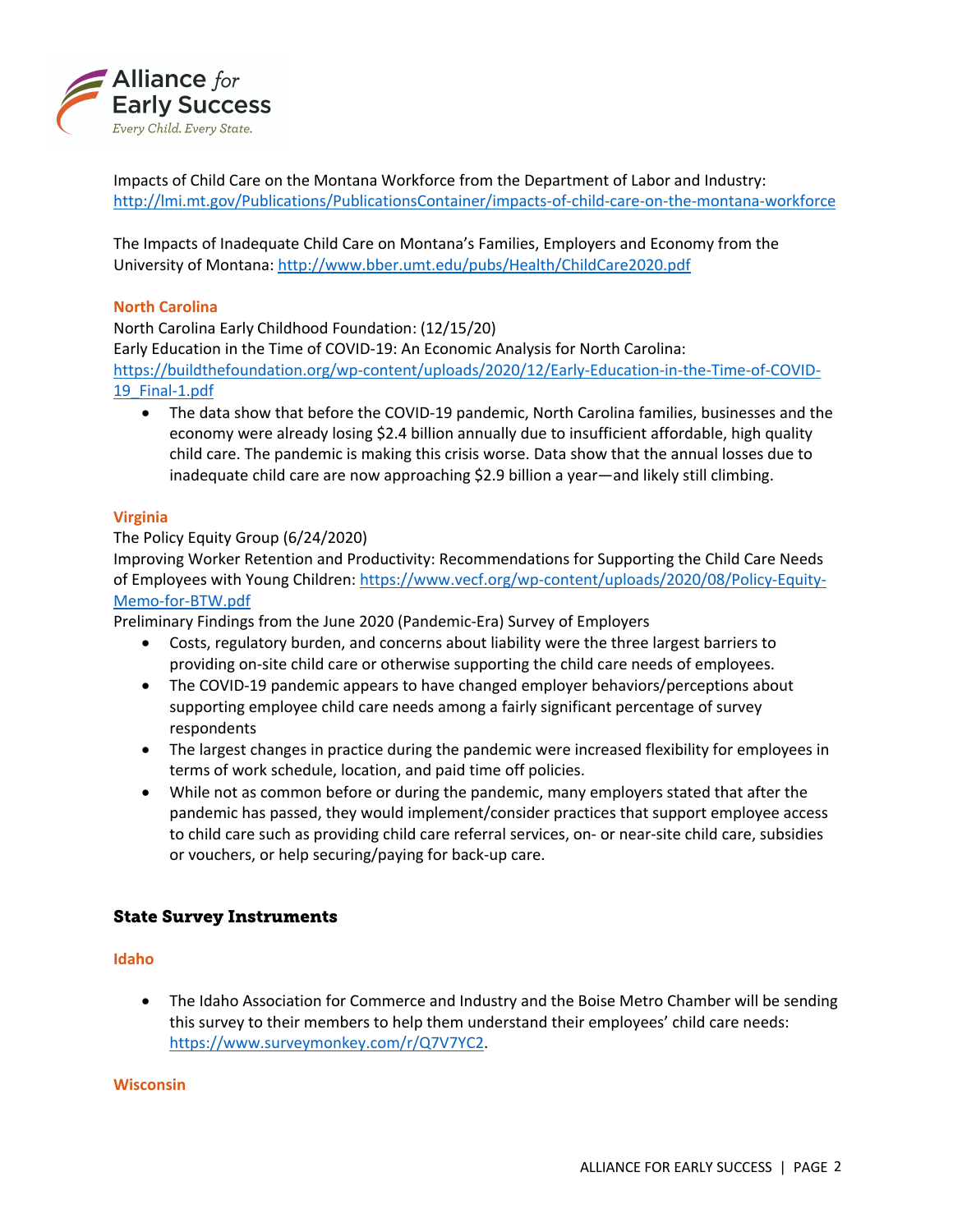

• The Wisconsin Early Childhood Association sent this survey to human resources professionals to elicit their perspective on workforce needs across their state: <https://www.surveymonkey.com/r/5Z8TJGX>

## National Data

### **Willis Towers Watson** (10/20/2020)

How can employers retain talent challenged by caregiving responsibilities throughout the COVID-19 pandemic? [https://www.willistowerswatson.com/en-US/Insights/2020/10/how-can-employers-retain](https://www.willistowerswatson.com/en-US/Insights/2020/10/how-can-employers-retain-talent-challenged-by-caregiving-responsibilities)[talent-challenged-by-caregiving-responsibilities](https://www.willistowerswatson.com/en-US/Insights/2020/10/how-can-employers-retain-talent-challenged-by-caregiving-responsibilities)

- 90% of employers believe caregiving responsibilities are increasing the risk of employee burnout
- 65% of employers are seeing higher mental health related claims
- 47% of employers are at least moderately concerned about talent leaving
- 74% of employers indicated that support for employers with young and school age children is a current priority

Recommendations to develop a caregiving strategy

- Implement employee surveys: employee insights and preferences are critical to implementing the right solutions
- Re-examine the mix of tactical and emotional wellbeing supports made available to working parents to ensure they reflect employee needs
- Leverage working parents and related employee resource groups that can provide insights on how communications and resources resonate and can also share success stories
- Update relevant flexible and remote work policies and provide training to managers to ensure consistent application (as possible)
- Maintain an ongoing dialog with vendor partners, managers and business leaders related to emerging solutions available and utilized
- Develop on ongoing strategy to pulse employees on their evolving caregiving needs, levels of stress, burnout and the effectiveness of solutions provided — providing a safe space could have an impact on retention and productivity
- Continue to update policies and solutions to best meet with employee needs

#### **Willis Towers Watson** (9/21/2020)

Supporting Employees with Young and School-Aged Children Survey Results:

[https://www.willistowerswatson.com/en-US/Insights/2020/09/supporting-employees-with-young-and](https://www.willistowerswatson.com/en-US/Insights/2020/09/supporting-employees-with-young-and-school-aged-children-survey)[school-aged-children-survey](https://www.willistowerswatson.com/en-US/Insights/2020/09/supporting-employees-with-young-and-school-aged-children-survey)

Increased caregiving needs create new work challenges: examined how employers are helping their employee caregivers of young and school-age children. Research findings are based on responses from 553 organizations in the United States employing 8.7 million employees. The survey fielded between September 9 and 11, 2020.

- 30% of employers offer backup child care
- 97% offer flexible hours and reduced schedules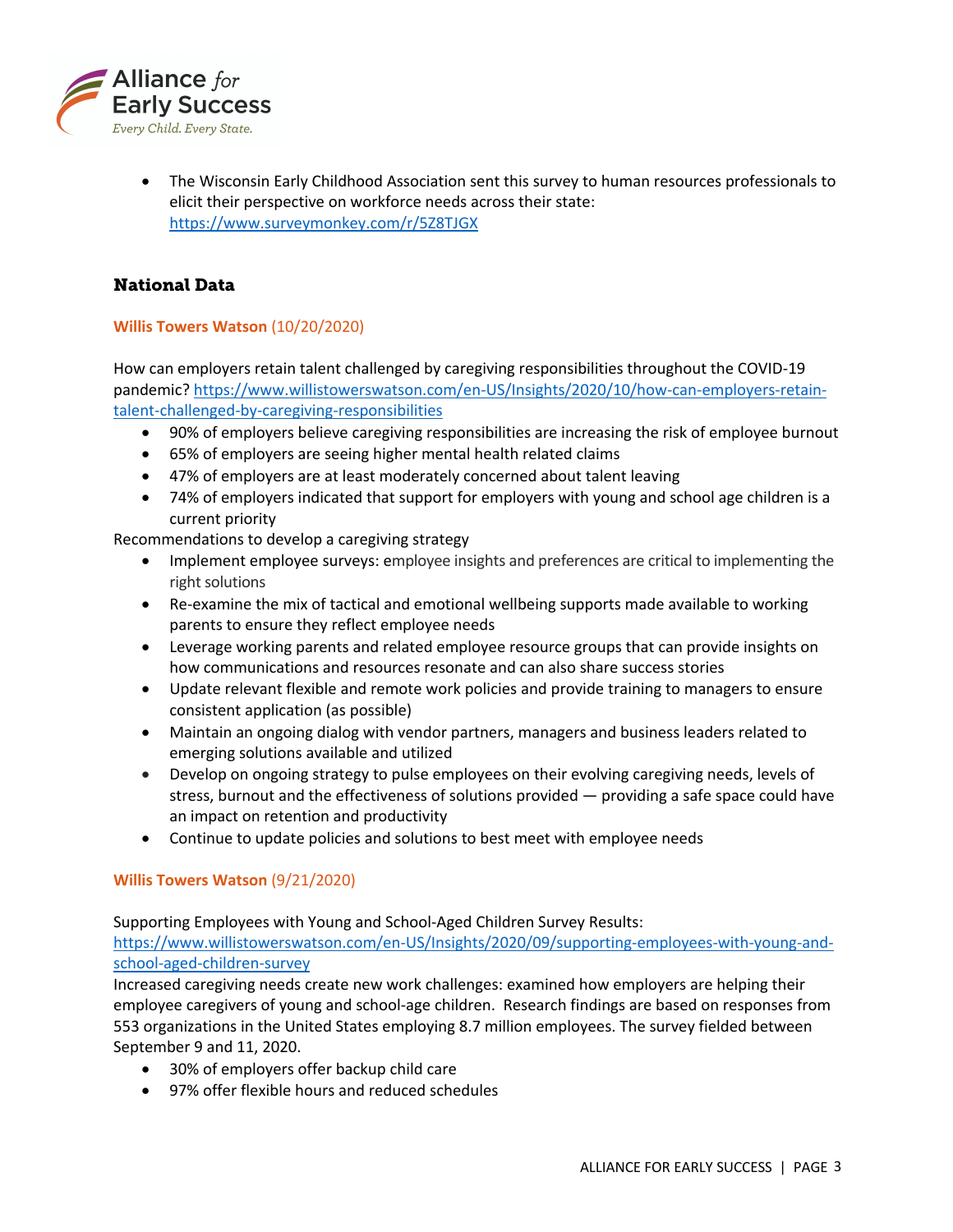

- 10% of those allowing reduced schedules will maintain pay and benefits
- 52% are offering unpaid leave with job protection
- 26% employers have implemented or are considering offering a subsidy to an employee's dependent care spending account for childcare expenses

#### **US Chamber of Commerce Foundation** (8/2020)

Piecing Together Solutions: Employers, Child Care, and Returning to Work in COVID-19: [https://www.uschamberfoundation.org/sites/default/files/media](https://www.uschamberfoundation.org/sites/default/files/media-uploads/Employer Survey Report Pt. 1 FINAL_7.31.20.pdf)-

[uploads/Employer%20Survey%20Report%20Pt.%201%20FINAL\\_7.31.20.pdf](https://www.uschamberfoundation.org/sites/default/files/media-uploads/Employer Survey Report Pt. 1 FINAL_7.31.20.pdf)

This study looks at the changes that employers have implemented due to COVID-19 as well as their concerns and priorities as they determine how and when to return to work. Knowing that childcare plays a key role in return to work plans, employers were asked what they were thinking about childcare assistance, benefits, and accommodations in these unique circumstances.

Employer Workforce Adjustments: changes employers have experienced to their workforce due to COVID-19.

- 79% of employers shifted a significant part of the workforce to remote work
- 25% of employers have laid off or furloughed employees due to COVID-19, and 34% have reduced working hours for their employees as many have seen revenue plummet in a matter of day

Employer Views on Child Care

- 40% of employers have offered additional childcare assistance, benefits, or accommodations in response to the effects of COVID-19. In terms of the types of assistance, the majority of employers identified remote work and flexible working hours or days
- 40% of employers are concerned that some employees will not fully return to work (e.g., they will need or want to work less hours or work from home). Employers believe this is mainly due to both health and safety concerns (81%) and childcare concerns (79%)
- 25% of employers are concerned that some employees will leave the workforce entirely

Recommendations Moving Forward

- Employers need to understand the childcare needs of their working parents. Next step is for employers to move from understanding those needs to determining how to address them
- 25% of employers are willing to increase their organization's investment in employee childcare needs
- 51% of employers agree that they would be likely to offer additional childcare assistance to employees if the government provides incentives such as tax benefits or subsidies

## Local Data

**Detroit Regional Chamber** (8/2020)